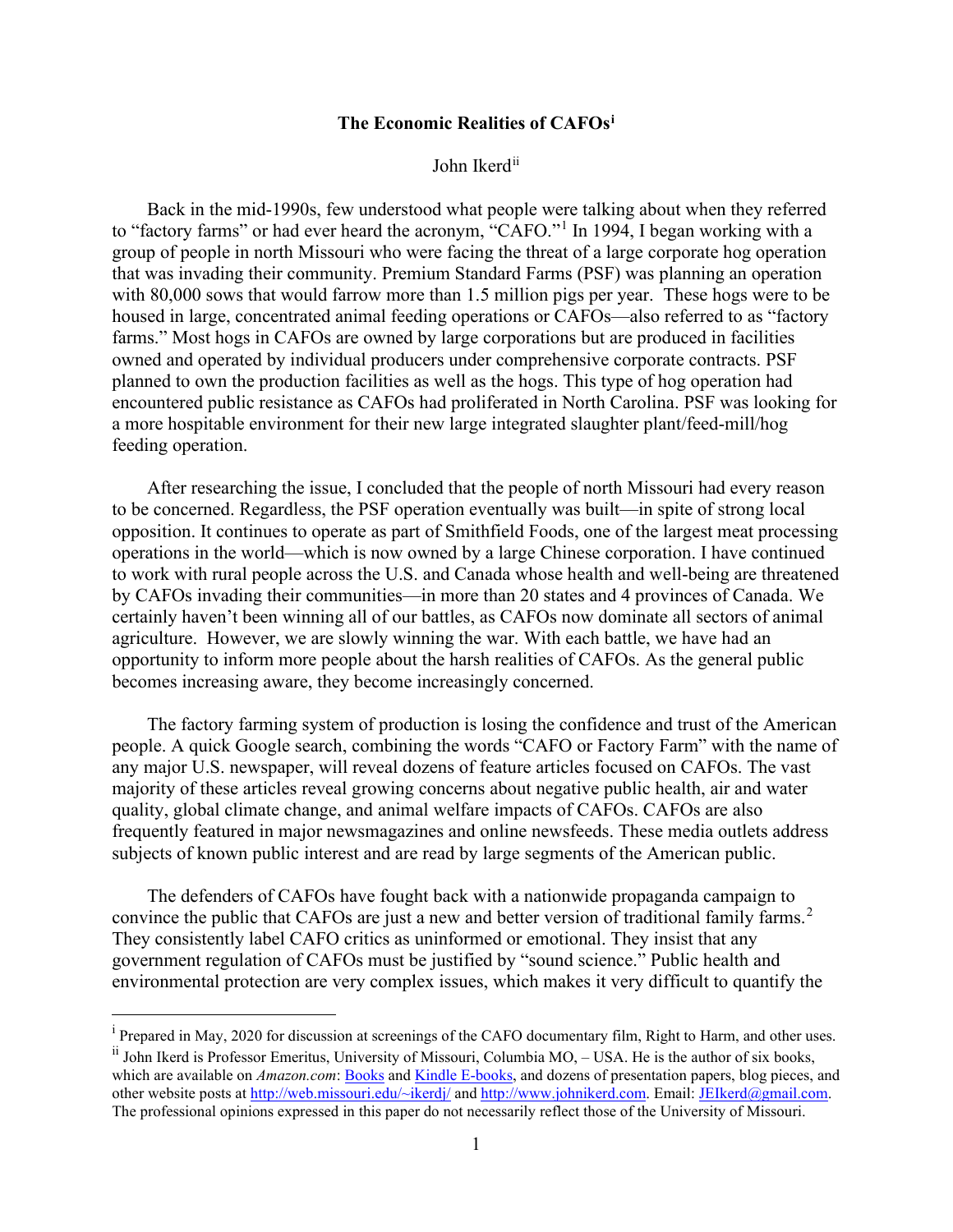risks posed by CAFOs. Links between specific instances of illness or pollution and specific CAFOs, or CAFOs in general, is difficult to "prove"—much like the public health risks associated with smoking tobacco. However, the preponderance of scientific evidence now validates the growing public concerns about CAFOs—as eventually was the case of linking tobacco smoking to public health risks. Much of this research has been carried out by public health and environmental researchers at highly respected universities and public institutions. Research carried out by agricultural university and agri-industry scientists has been "defensive research," designed to raise public doubt about the research carried out by public health and environmental scientists. I refer to this as the "tobacco defense."

For example, bacterial infections that are resistant to multiple antibiotics, such as the deadly MRSA, have become a major public health concern. The U.S. Center for Disease Control and Prevention (CDC), $3$  the World Health Organization (WHO), $4$  and the Food and Agricultural Organization of the United Nations  $(FAO)^5$  $(FAO)^5$  have all identified CAFOs as a primary source of antibiotic resistant bacteria. All of these organizations have called for elimination of the routine feeding of antibiotics to animals in CAFOs—a common practice used to promote weight gain and prevent diseases. Their recommendations would limit antibiotic use in CAFOs to treatment of veterinarian diagnosed infections. The public health risks of CAFOs certainly are not limited to antibiotic use. A 2018 report by the Iowa Policy Project concluded, "It is impossible to avoid the very substantial scientific evidence showing the impacts of livestock production and its very rapid growth on the degradation of Iowa water and air, and consequently the health of the people of the state."[6](#page-12-5) While this report focused on CAFOs in Iowa, it cited more than 150 scientific references including research carried out in many different areas where CAFOs operate.

In November 2019, the U.S. The American Public Health Association called for a "Precautionary Moratorium on New CAFOs."[7](#page-12-6) The policy statement cites concerns for worker health and environmental justice as well as general public health concerns. In December 2019, the Center for Livable Futures at Johns Hopkins University reported the results of a nationwide poll of likely voters asking their opinions of government regulation of CAFOs.<sup>[8](#page-12-7)</sup> Larger samples were drawn from Iowa and North Carolina, the states with the largest numbers of CAFOs. A majority of Americans supported stricter regulation of CAFOs, with plurality support for a nationwide moratorium on new CAFOs. In Iowa and North Carolina, clear majorities favored moratoriums on new CAFOs as well as stricter CAFO regulations, particularly regulations needed to protect public health. The more people know about CAFOs, the greater the opposition. Increasingly, CAFO defenders are falling back on the only real defense they have ever had, which is a public appeal to economic necessity and inevitability.

## Economic Reality of CAFO Necessity

Regardless of growing public concerns, their defenders claim that CAFOs are an economic necessity. They claim that CAFOs are the most economically efficient means of animal production and are necessary to keep retail prices of meat, milk, and eggs affordable to consumers. They argue that even if food security in the U.S. is not a concern, CAFOs will be necessary to provide animal protein for a growing and increasingly affluent global population. CAFOs are also defended as being necessary for the economic viability of rural communities in agricultural areas of the nation.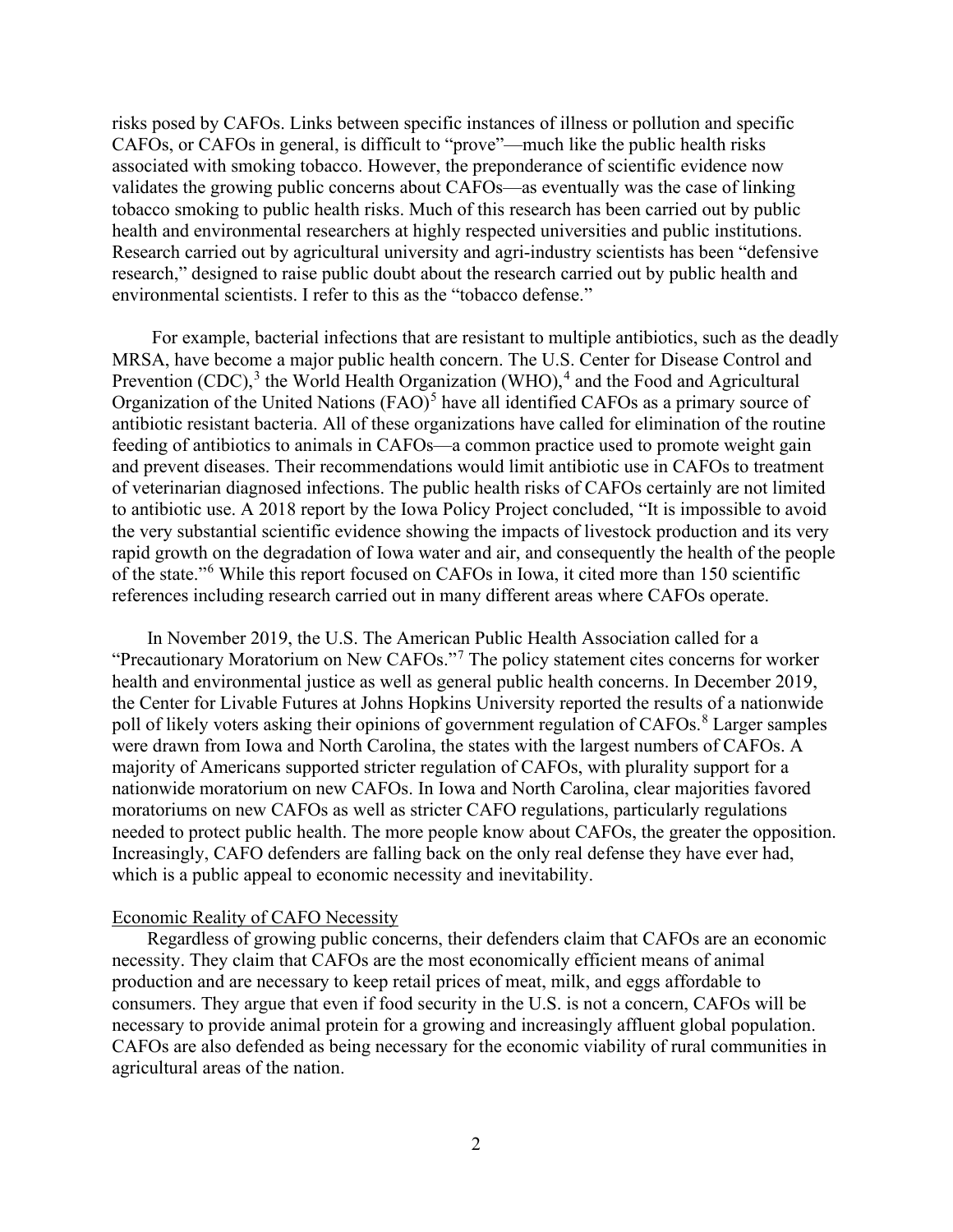Economic Reality of CAFOs and Affordable Food Prices. The defenders claim CAFOs have proven successful in making animal products affordable for American consumers and will be necessary to do so in the future. They contend that prices would rise beyond the reach of average American consumers if CAFOs were heavily regulated or a moratorium was imposed on expansion of construction of new CAFOs. Without CAFOs, they claim low income consumers would not be able to afford animal products, which are an important source of dietary protein.

Admittedly, there were significant reductions in the percentage of incomes that Americans spent for food, including animal products, between the 1970s and late 1990s—years of rapid agricultural industrialization. However, for the past 20 years, since 2000, prices of food have risen faster than overall prices paid by consumers, as reflected in the Consumer Price Index (CPI). [9](#page-12-8) Furthermore, prices of red meat, poultry, and eggs have risen faster than food prices in general.<sup>[10](#page-12-9)</sup> The only significant exceptions for animal products has been for milk and other dairy products. By the late 1990s, the poultry, beef, and pork sectors were all firmly under corporate control—either though ownership or comprehensive production contracts. Corporate contractors continued to push their contract growers for greater economic efficiency. However, they have used their control of processing and distribution to capture the economic benefits for their shareholders rather than pass the efficiencies on to consumers by lowering retail prices. In early 2019, the farmer's share of the consumers' food dollar hit an all-time low of less than fifteen cents of each consumer dollar.<sup>[11](#page-12-10)</sup> Any benefits from increases in economic efficiency of production are not being passed on to consumers but retained by corporate producers.

Dairy prices rose more slowly than other animal products because dairy is still in the corporate consolidation process. Continued corporate expansion of dairy CAFOs during periods of falling retail milk prices is a purposeful strategy. The corporate contractors are also processors and control pricing at the wholesale level, which strongly influence retail prices. During times of expansion, they reduce prices low enough to clear markets of production they have under contact but not low enough to allow profitable prices for production by independent producers. By using this strategy, corporate contractors force independent producers out of business, even producers who are more economically efficient than their contract operators. This strategy was used to squeeze independent producers out of poultry, beef, and pork production and is currently being used to squeeze out the remaining independent dairy farmers.<sup>[12](#page-12-11)</sup> This is not about keeping prices affordable for consumers; it's about market power and profits for agribusiness corporations.

In addition, much of the recent expansion of meat production under corporate consolidation has been destined for export markets rather than domestic consumption. Exports of meat products remained consistently below 5% of total production from 1960 through the 1990s. By 2017, however, more than 10% of beef, 15% of poultry, and 20% of pork production was exported—rather than sold through U.S. markets to keep domestic meat prices affordable.<sup>[13](#page-12-12)</sup>

The bottom line is that agricultural industrialization is not about affordability or food security. More people are classified as "food insecure" now than in the late  $1960s$ .<sup>[14](#page-12-13)</sup> In 2018, one-in-nine Americans were classified as food insecure and one-in-seven American children lived in food-insecure homes.<sup>[15](#page-12-14)</sup> In addition, whatever has been gained by lower food costs has been more than offset by rising costs of health care. An epidemic of diet related illnesses; obesity, diabetes, hypertension, heart disease, and cancers, now threatens the physical and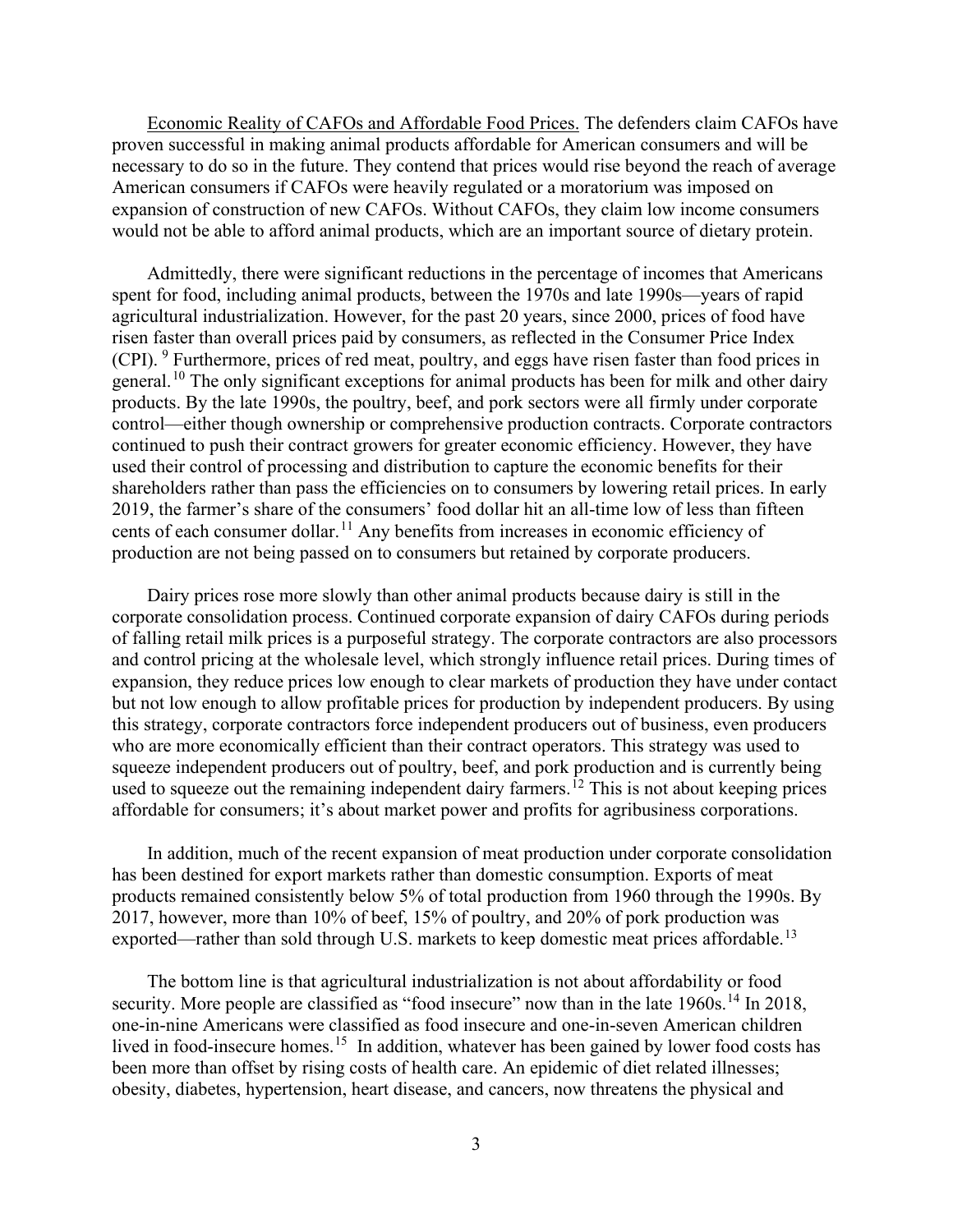financial future of the nation.[16](#page-12-15) The economic reality is that the corporate agri-food system, including CAFOs, is about corporate profits, not food security or affordability.

The Economic Reality of CAFOs Feeding the World. Regardless of whether CAFOs have kept retail food prices affordable for Americans, their defenders claim CAFOs will be necessary in the future to meet the food needs of a growing global population. They claim even more CAFOs will be needed in the future to help American farmers to "feed the world." Mass starvation and global malnutrition are presented as the inevitable consequences of abandoning industrial agriculture in general and CAFOs in particular.

In reality, CAFOs are not helping to feed the hungry people of the world today and will not do so in the future. Current U.S. meat exports are not going to nations of the world with the highest levels of hunger or food insecurity, which are predominantly in Africa, South America, and the Middle East.<sup> $17$ </sup> Instead, U.S. meat exports go primarily to the developed and rapidly developing nations with growing economic middle classes of consumers who can afford to pay global market prices for meat.[18](#page-12-17) The corporations that control CAFOs are agribusinesses—not charitable organizations. Most of the world's hungry people can't afford to buy U.S. animal products. In addition, much of the rest of the world learned valuable lessons from the Green Revolution. Industrial agriculture in less-developed nations didn't produce more food for local people. Increased agricultural production was exported to wherever market prices were highest.

In reality, the rest of the world doesn't need industrial agriculture. Contrary to popular belief, the food needs of 70% to 80% of the people of the world are still being met by small family farms, most of which we would call "subsistence farms."[19](#page-12-18) Not by industrial agriculture, and certainly not by CAFOs. Global research has shown that these small farmers could double or triple their production without adopting industrial farming methods.<sup>[20](#page-13-0)</sup> If these small family farms had access to basic agroecological research and government assistance similar to that provided to U.S. farmers in the early 1900s, they could "feed the world" without industrial agriculture.<sup>21</sup>

A 2016 FAO study by an International Panel of Experts in Sustainability, *From Uniformity to Diversity*, cited more than 350 studies documenting the failures of industrial agriculture and supporting the need for fundamental change to more sustainable farming systems. The study concluded: "Today's food and farming systems have succeeded in supplying large volumes of foods to global markets, but are generating negative outcomes on multiple fronts: widespread degradation of land, water and ecosystems; high GHG emissions; biodiversity losses; persistent hunger and micro-nutrient deficiencies alongside the rapid rise of obesity and diet-related diseases; and livelihood stresses for farmers around the world."<sup>[22](#page-13-2)</sup>

The IPES report concludes: "What is required is a fundamentally different model of agriculture based on diversifying farms and farming landscapes, replacing chemical inputs, optimizing biodiversity and stimulating interactions between different species, as part of holistic strategies to build long-term fertility, healthy agro-ecosystems and secure livelihoods. Data shows that these systems can compete with industrial agriculture in terms of total outputs, performing particularly strongly under environmental stress, and delivering production increases in the places where additional food is desperately needed. Diversified agroecological systems can also pave the way for diverse diets and improved health." The large and growing global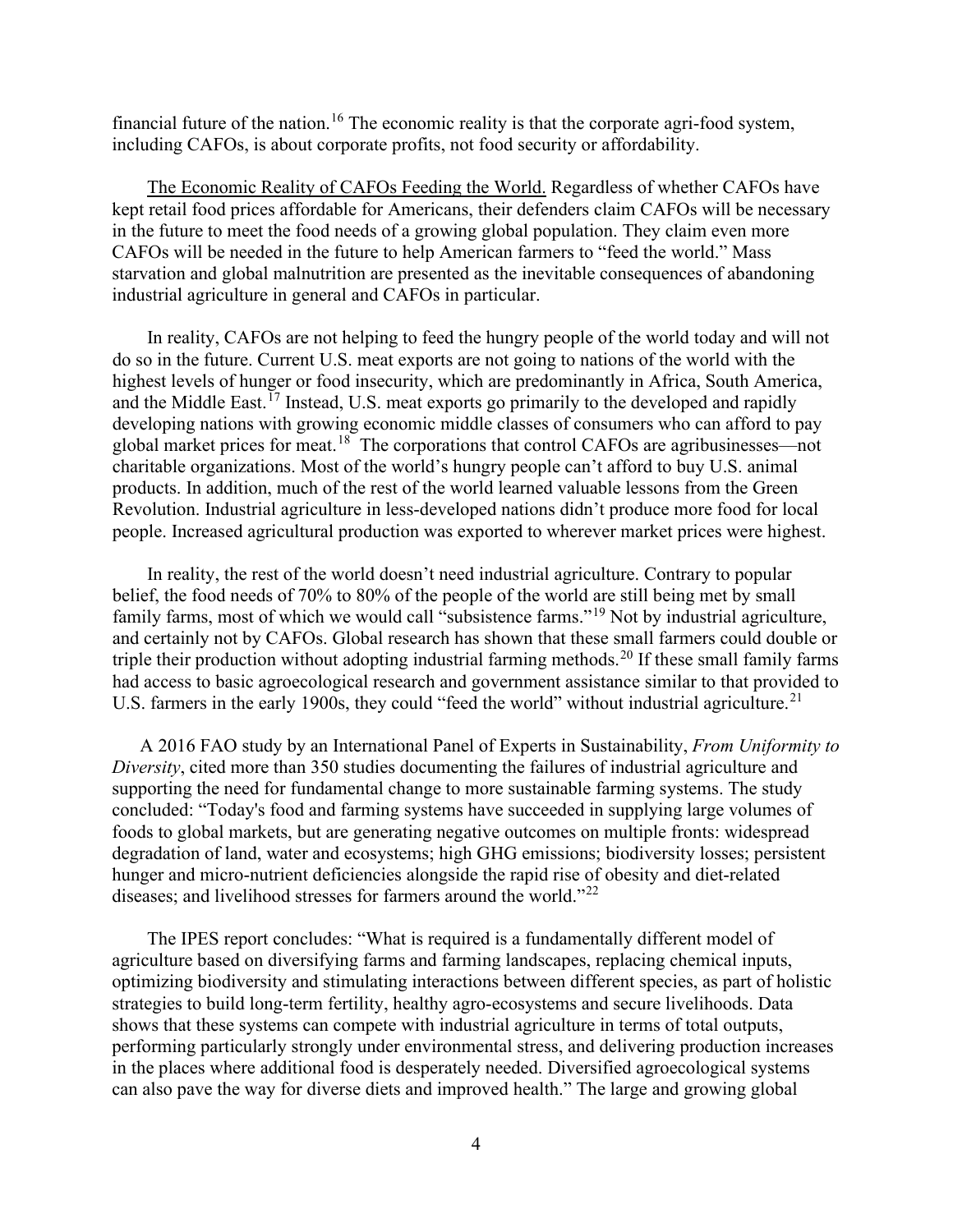Agroecology and Food Sovereignty movements have arisen to promote a fundamentally different model of food production and distribution.<sup>[23](#page-13-3)</sup> In reality, the rest of the world neither wants nor needs industrial agriculture or CAFOs.

Economic Reality of CAFOs and Rural Communities. Defenders claim that regardless of the need for CAFOs to meet the needs of consumers, CAFOs are necessary for the economic survival of many farming communities. They point specifically to community economic benefits from local investments in CAFOs, local sales of animals and animal products, and local employment in CAFOs and related local industries. However, decades of socioeconomic research and actual experience in CAFO communities reveal something very different. Whatever CAFOs contribute to local tax bases is more than offset by increased costs of maintaining rural roads and bridges that were not built to accommodate the heavy truck traffic associated with CAFOs. Also, local CAFOs operators typically source construction materials and labor from outside their local communities. Feeder animals, feed, and other supplies are shipped in from elsewhere. Even animal health care is typically provided by corporate veterinarians. Few of the economic benefits from CAFOs remain in local communities.

The most frequent claim for community benefits is probably that CAFOs will increase local employment, which is sorely needed in many farming communities. However, the economic reality is that CAFOs employ far fewer people per dollar invested or unit of production than do the independent family farms they inevitably displace. The first research I personally did on this subject was an evaluation of CAFOs as a rural economic development strategy. I evaluated the employment implications of PSF's planned operation in north Missouri. My conclusion was that if PSF came into Missouri, their CAFOs would displace up to three independent Missouri hog farmers for every job they created.<sup>[24](#page-13-4)</sup> CAFOs came to Missouri, and Missouri lost more than 90% of its independent hog producers. I doubt that the number of workers employed in CAFOs in Missouri exceeds more than one-third of the independent hog farmers they displaced.

Other studies later have estimated smaller displacement ratios. However, the basic economic reality is that lower costs of labor and management are the primary sources of economic gains from industrialization—in agriculture as elsewhere. The fundamental processes of industrialization are specialization, standardization, and consolidation. Specialization allows each worker to work more efficiently, which reduces the number of workers needed per unit of production. Standardization allows routinization and mechanization of production processes, which further reduces the need for workers as well as lowers skill levels needed by those employed. Specialization and standardization simplifies the management process, which allows industrial managers to oversee or manage larger operations. This process inevitably results in fewer and lower-paid workers and fewer managers per unit of production.

In the case of CAFOs, once livestock and poultry production became specialized, previously diversified family farms became specialized producers of either livestock or crops. Livestock and poultry were major sources of farm income that had made many diversified family farms economically viable. So, farmers who specialized in grain production were forced to farm more acres of land than before to maintain adequate family incomes. Larger crop and livestock operations meant fewer economic opportunities for farmers. With the industrialization of agriculture, the percentage of the U.S. labor force employed in agriculture dropped from 4.4% in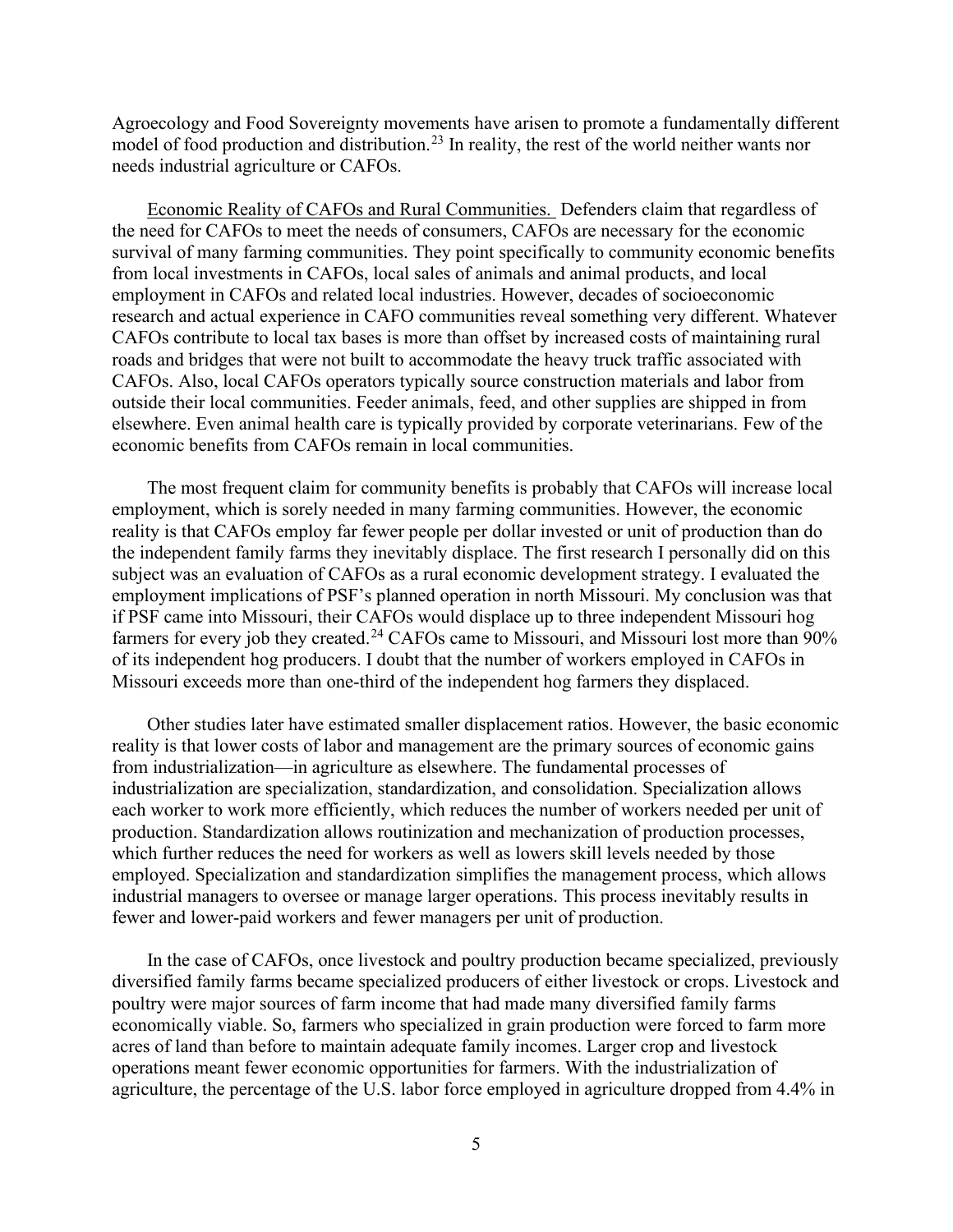1970<sup>[25](#page-13-5)</sup> to less than 1.5% in recent years.<sup>[26](#page-13-6)</sup> Even in the communities where they locate, CAFOs do not actually *create* jobs. They simply *relocate* and *concentrate* fewer lower-paying jobs in CAFO communities than had previously existed on family farms elsewhere.

In addition, this loss of farm families cannot be offset by people moving into rural communities from elsewhere. No one really wants to move to a CAFO community. A 2015 study reviewed thousands of assessed property values for residences located up to 7 miles distant from CAFOs. The review concluded: "Overall, the new studies confirm the [negative] valuation impacts reported in earlier studies, as they range from 3.1% to 26% losses depending on multiple factors, and that properties immediately abutting an AO [CAFO] can be diminished as much as 88%."<sup>[27](#page-13-7)</sup> It takes people, not just production, to support rural communities. It takes people not only to buy farm supplies and equipment but also to shop on Main Street for cars, clothes, shoes, and haircuts. It takes people to send their kids to local schools, to attend local churches, and to serve on volunteer fire departments and local town councils. When independent family farmers are displaced by CAFOs, it's not just a matter of losing employment; it's a matter of losing the essence of what it takes to be a viable rural community.

The economic reality is that CAFOs inevitably degrade and destroy rural communities where they locate. Industrial agriculture promises rural economic development but instead brings social and economic desecration. Cultural anthropologists and rural sociologists have compiled more than 70-years of research documenting the adverse impacts of industrial agriculture on rural economies and the quality of life in rural communities.<sup>[28](#page-13-8)</sup> A 2017 Wall Street Journal article labeled rural America as the "New Inner City." In terms of poverty, education, teenage births, divorce, premature death, disability, and unemployment, rural counties now rank below inner cities." [29](#page-13-9) Drug abuse and crime, once urban problems, now plague rural communities. This is the economic reality of relying on agricultural industrialization, including CAFOs, for rural economic development.

## Economic Reality of CAFO Inevitability

CAFO defenders claim that regardless of how well they meet the needs of consumers or whether rural communities or the public in general approves, the continued proliferation of CAFOs is inevitable. Regardless of whether CAFOs are a consequence of free markets or government policy, defenders see CAFOs as the inevitable future of animal agriculture. They argue there are simply no economically viable alternatives.

Economic Reality of CAFOs and Markets. Defenders of CAFOs claim the industrial agrifood system *as a whole* is more economically efficient that any alternative system, regardless of farm level production costs. They promote the "conventional wisdom" that all consumers care about is cheap food, and that CAFOs are simply a reflection of consumer demand for cheap meat, milk, and eggs. However, the markets for agricultural products no longer have the basic characteristics of "free markets" that are essential for farm-level production to accurately reflect consumer preferences. One of the most fundamental requirements is that a market economy must have a sufficient number of sufficient small operations to ensure that competition among sellers prevents any producer, processor, or distributor from retaining excess profits for owners or investors rather than passing cost savings on to consumers in the form of lower prices.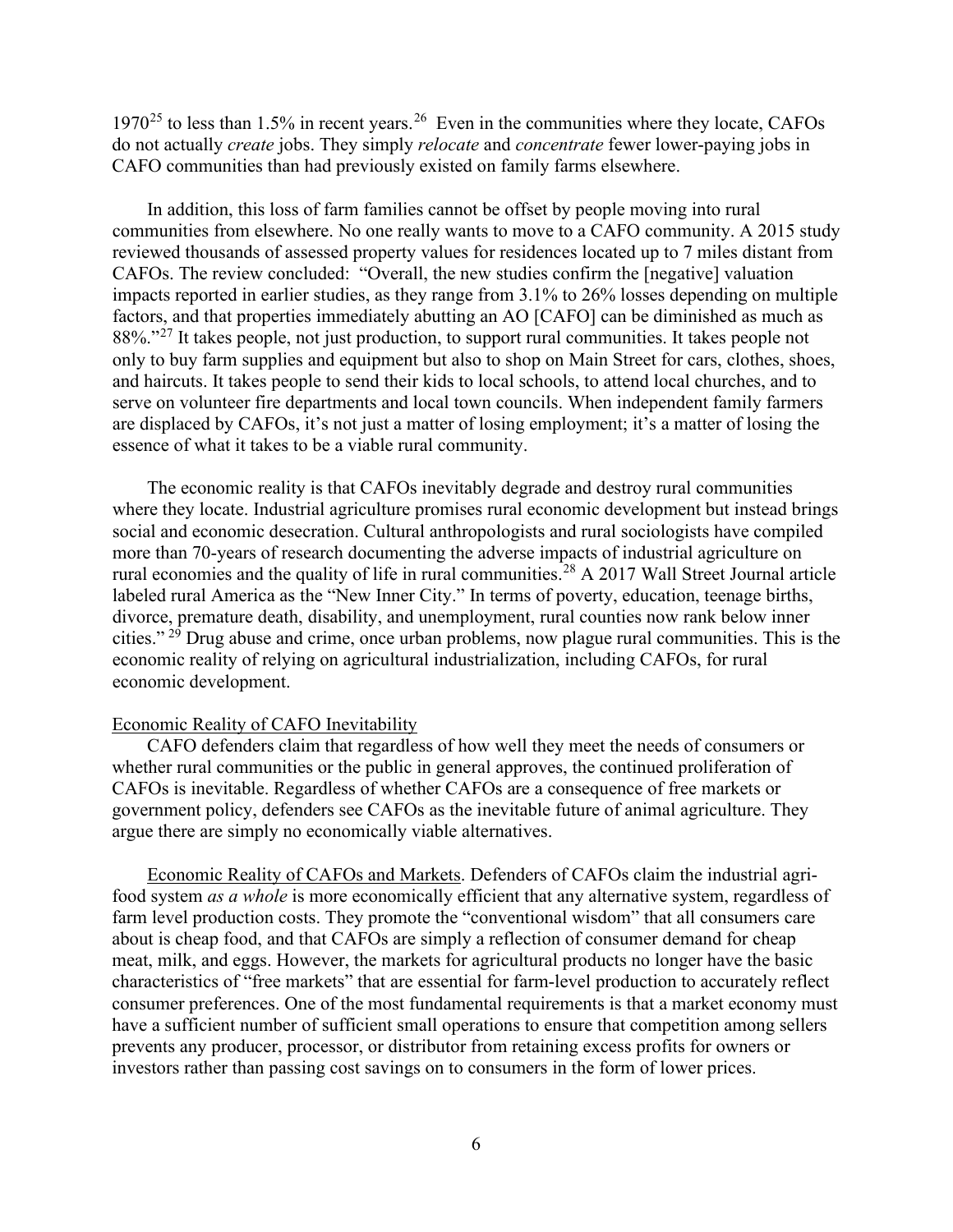During the 1980s, however, the U.S. Department of Justice essentially quit enforcing the antitrust laws needed to ensure competitive markets. The basic argument was that as long as producers didn't restrict production and prices didn't rise, or didn't rise too fast, competition was not a concern. One generally accepted economic measure of market competition is the percentage of production controlled by the four largest operators in a given market—called the CR4 ratio. A CR4 ratio of 45% is considered "acceptable"—not necessarily good. Freed from government restraints on corporate consolidation, by 2011 CR4 ratios had risen above 50% in pork, broiler and turkey slaughter and above 80% in beef slaughter, and have continued to rise since.<sup>[30](#page-13-10)</sup> For at least the past 30 years, trends in livestock and poultry industries have reflected the economic interest of the large agri-food corporations, not consumers or farmers. CAFO operators are able to deliver the constant supplies of semi-trailer loads of live animals, milk, and eggs needed to maximize the profits of these corporations, regardless of preferences of consumers. This is an economic reality of why CAFOs exist.

The corporate takeover of animal agriculture has also been made easier, if not inevitable, by accommodating government policies. Even before the 1980s, trends in the agri-food system were at least as much a reflection of government policy as consumer preferences. Industrial production requires large investments of capital, including buildings and machinery, in highly specialized operations. In addition, contractual coordination of these systems creates critical dependencies among producers, processors, and distributors. Disruptions at any level in the system disrupt the entire systems, as we have seen during the COVID pandemic. The end result is an industrial agrifood system that is an economically efficient but very economically risky and vulnerable to economic disruption or even collapse.

Large, specialized, contract farming operations lack the resilience and adaptability of smaller, diversified farms that are managed as integrated farming systems. This is an economic reality of industrial agriculture in general and CAFOs in particular. CAFOs are particularly vulnerable to disease outbreaks and localized power outages, both of which can result in massive death losses in CAFOs. Hurricanes, floods, or other natural disasters affect both livestock and feed grain production. Feed costs are volatile and unpredictable, reflecting the inherent fragility of the margin between scarcity and surplus in agricultural markets. The large upfront investments required for CAFOs, typically financed with borrowed money, magnify production and market risks. Corporate contracts mitigate market risks but leave contract producers vulnerable to the risks of disruptions anywhere in the processing/distribution system.

A variety of government farm and food policies have been designed and implemented specifically to mitigate these risks. Government "disaster payments" compensate livestock and poultry producers for losses due to droughts, floods, disease outbreaks, and market disruptions. Government programs for feed grain producers ensure a stable, low-cost supply of domestic feed grains meet the needs of corporate CAFO operations—as least under normal growing conditions. Government loan guarantees make low-cost loans readily available to finance construction and expansion of CAFO operations.

Whenever there is a disruption anywhere in the processing or distribution system, the government is quick to implement emergency programs, justified by the need to protect "food security." The global COVID-19 pandemic has clearly revealed the lack of resilience and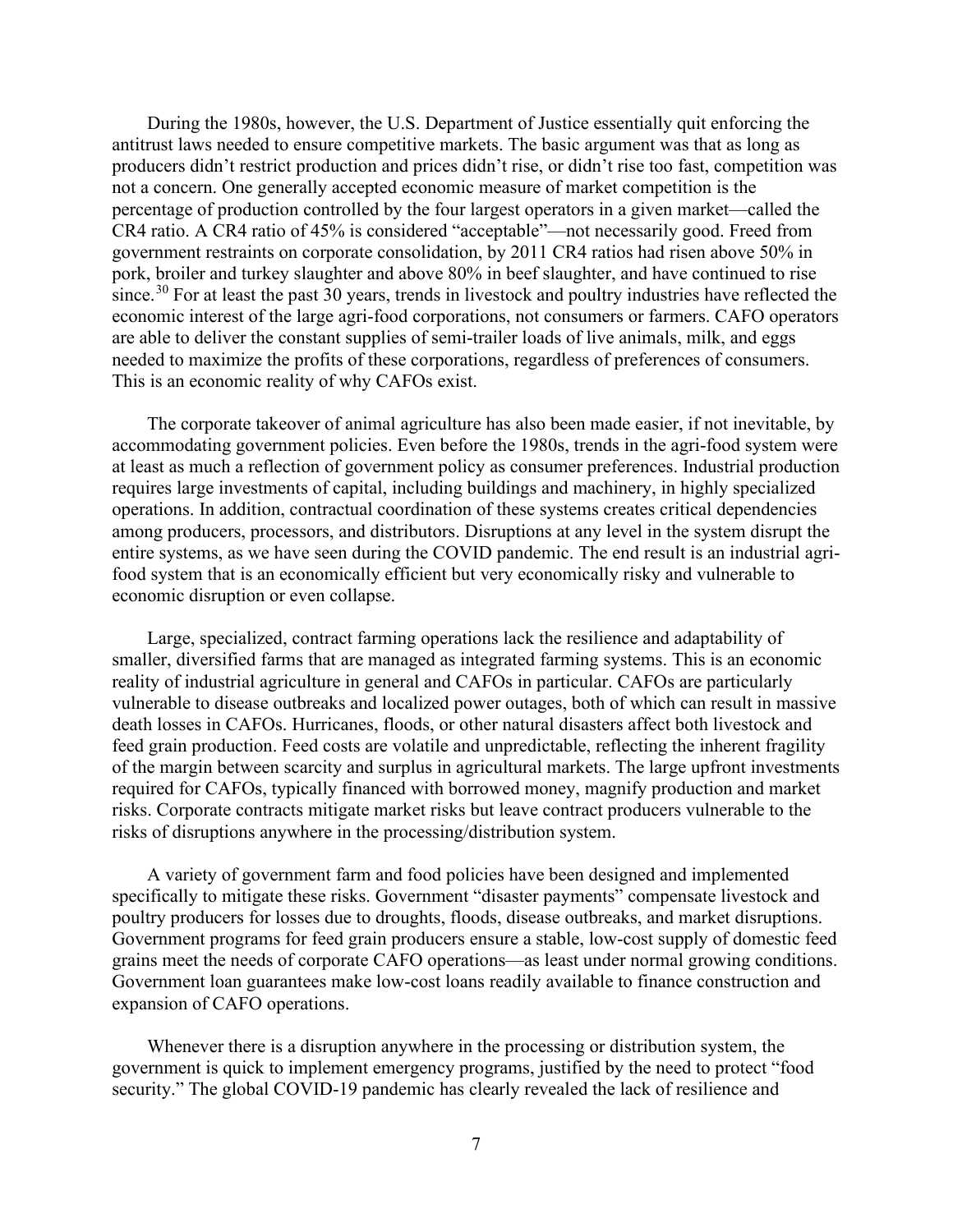adaptability in the agri-food systems and the willingness of the government to mitigate corporate losses. Contract producers were euthanizing animals and dumping milk while consumers were paying exorbitant prices for scarce retail supplies of animal products. To mitigate the losses associated with the disruption, American taxpayers were asked to fund special emergency programs to compensate both producers and processors. Without taxpayer support for ongoing farm programs and periodic emergency disaster bailouts, CAFOs simply could not compete with diversified family farming operations that have built-in resilience and adaptability.

In reality, the CAFO system of production was adopted and continues to be supported by government programs because it provides an economic advantage for large, agribusiness corporations. The large corporate agribusiness have used their market power to gain political power. The corporations have been able to capture the economic benefits without bearing much of the economic risks and have been able to virtually ignore the inevitable environmental and public health risks. Perhaps the greatest government subsidy of industrial agriculture is the virtual absence of government regulations to protect public health and the environment. If CAFOs were required to mitigate these risks, even to the extent of other industries, CAFOs would not be economically competitive with independent family farms.

The vertical integration of processing with production of animal products was initiated by and continues to be controlled by large agribusiness corporations—first for poultry, then for beef, next for pork, and now for dairy production. It's the agribusiness corporations, not their employees or contract producers, who reap the economic benefits, while imposing much of their economic costs on neighbors, rural communities, and American taxpayers. CAFOs are more a consequence of corporate economic and political power rather than a free market economy. This is an economic reality of CAFOs.

The Economic Reality of CAFOs as the Future of Animal Agriculture. Even if CAFOs are not a consequence of competitive markets, their defenders point out that the USDA, state departments of agriculture, and Land Grant Universities all promote CAFOs as the future of animal agriculture. They defend the fact that the U.S. government makes it easy for young farmers to borrow money to build and operate CAFOs as a means of ensuring the future of family farming operations. The U.S. government ensures loans made to new operators CAFOs who project positive cash flows with assurance of contracts with corporate integrators. This allows banks to make loans without taking significant risks, which lowers interest rates. However, the young farmers who take out large loans to build CAFOs are typically locking themselves into financial commitments that will require at least 20 years to fulfill. Decades of experience with contracting has confirmed that confinement buildings often become obsolete long before they are paid off, requiring additional loans for future renovations.

Perhaps an even greater risk associated with investments in CAFOs is that the CAFO system of production could become obsolete before loans are paid off. With growing public awareness of the negative environmental, social, public health consequences of CAFOs, an increasing number of Americans are choosing vegetarian or vegan diets to avoid CAFO products. One of the most powerful political movements opposing CAFOs today is the animal rights/animal welfare movement. The mission of the *animal welfare* movement is to prevent the inhumane treatment of animals in the CAFOs. Welfare concerns are linked primarily to crowding too many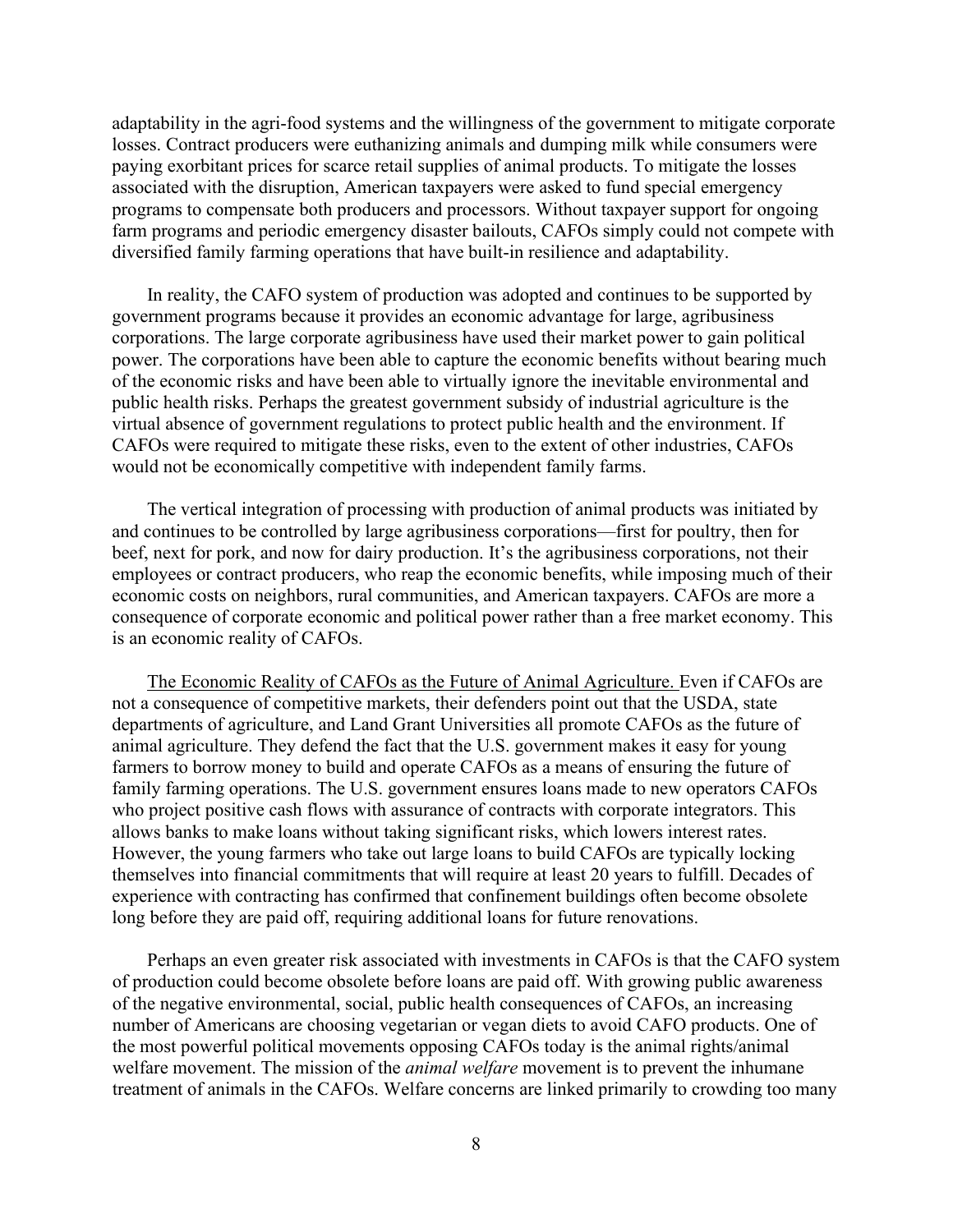animals in too small spaces to allow the animals to exhibit normal behaviors. These large, crowded facilities also tend to result in a mental detachment of workers from the animals as living beings, fostering abusive treatment. Whereas the *animal welfare* movement seeks to eliminate CAFOs, the *animal rights* movement is philosophically opposed to killing or any human use of animals and would eliminate animal agriculture entirely.

Both of these movements are finding new and powerful allies among those with growing public health and environmental concerns linked specifically to CAFOs. However, the global movement to mitigate climate change may prove to be the most powerful ally for those who are striving to greatly reduce or eliminate human reliance on animal agriculture. Experts on the subject disagree on specifics, but most estimates credit agriculture in total with about 15% of human-caused global greenhouse gas emissions—about the same as transportation.<sup>[31](#page-13-11)</sup> Animal agriculture in particular is a major contributor of methane and nitric oxide, which are far more powerful greenhouse gasses than carbon dioxide.

Quoting a study by a panel of experts on climate change commissioned by the FAO, the purpose was "to help raise the attention… to the very substantial contributions of animal agriculture to climate change and air pollution, to land, soil and water degradation, and to the reduction in biodiversity."<sup>[32](#page-13-12)</sup> Another distinguished FAO panel focused on changes in human diets required to "sustain a healthy planet." They describe a "universal healthy reference diet, based on an increase in consumption of healthy foods (such as vegetables, fruits, whole grains, legumes, and nuts), and a decrease in consumption of unhealthy foods (such as red meat, sugar, and refined grains).<sup>[33](#page-13-13)</sup> Animal agriculture is clearly targeted as a major cause of global climate change as well as other critical global problems. CAFOs provide an easy target for those who oppose animal agriculture for a variety of reasons. Rather than the future of animal agriculture, CAFOs could mean the end of animal agriculture.

The Economic Reality of Alternatives to CAFOs. CAFO defenders counter with the claim that most consumers, particularly in the U.S, will not give up eating meat, milk, and eggs regardless of other concerns. Their defenders claim there are simply no economically viable alternatives to CAFOs. Again, this is simply not true. As I have explained, the competitive advantages of CAFOs are short-run economic benefits that are realized primarily by the large corporate integrators—not by consumers or producers. I personally believe it would be a critical mistake for humanity to abandon animal agriculture, as animals have an essential role in creating a resilient, regenerative, sustainable agricultural system. As consumers become increasingly aware of the ecological and social realities of CAFOs, I believe most will be more than willing to pay somewhat higher prices for animal products in order to mitigate or avoid the risks to public health, environmental degradation, animal abuse, and social injustices associated with CAFOs.

This immediately raises the question, "How much more would animal products cost if we abandon CAFOs?" Organic, ecological, biological, biodynamic, and regenerative agriculture, as well as permaculture, holistic management, and agroecology are some of the most prominent alternatives to industrial agriculture in general. It's impossible to answer the question of how much more this diversity of alternatives would cost consumers, but the increase almost certainly would not be nearly as much as CAFO defenders have led people to believe. The economic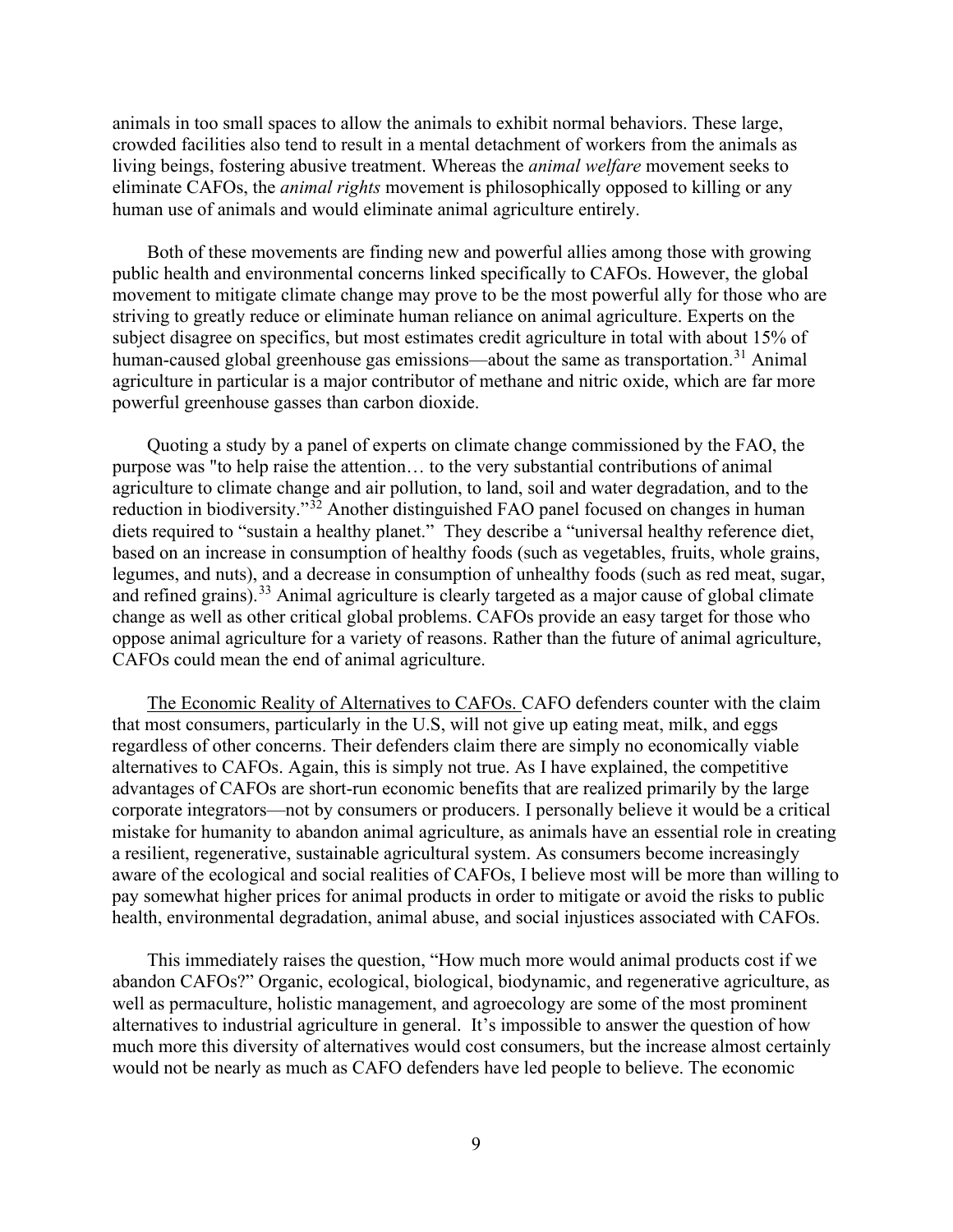advantages of CAFOs are far more about *scale* of production, for both contract growers and corporate processors, than lower *costs* of production.

The diverse, individualistic, and site-specific nature of the alternatives to industrial farming systems make it very difficult to conduct research that allows generalized statements about relative economic efficiencies of industrial and sustainable alternatives. One important characteristic of the alternatives to CAFOs is alternative livestock and poultry farmers are generally limited to producing significantly fewer animals than CAFO operation because they are more complex and challenging to manage. This is true for industrial operations versus sustainable alternatives in general. The resulting difference in scale of operation is very important at the farm level, but is not particularly important to consumers at the retail level. The same is true of economic advantages for large processing plants relative to smaller processors. Costs advantages that are critical to the competitiveness of large-scale processing and distribution are far less important to consumers.

Some of the alternatives of CAFOs are identified as organic, humanely raised, grass-fed, pasture based, free-range—reflecting specific consumer concerns. Although research is limited, previous studies have shown that production costs may actually lower in in some of these alternative systems than in CAFOs.<sup>[34](#page-13-14)</sup> Most of the "economies of size" in hog production, for example, are achieved at scales much smaller than operations classified by USDA as CAFOs.<sup>[35](#page-13-15)</sup> A study conducted by Iowa State University in 2001 compared costs of feeding out hogs in CAFOs with the costs in non-confinement, deeply bedded hoop house structures.<sup>[36](#page-13-16)</sup> This alternative is a solid-waste system often used to produce organic, humanely raised, and/or hormone and antibiotic free pork. The study indicated a cost advantage for the hoop house system during summer months but a larger advantage for CAFOs during the winter. The annual advantage for CAFOs amounted to just under \$3.00 per head. Hogs typically are slaughtered at around 285 lb. live weight, which yields about 150 lb. of pork at retail. When the \$3.00 advantage for CAFO hogs is spread over 150 retail lbs., it amounts to about 2 cents per retail pound of pork. Retail pork prices have recently averaged more than \$3.00 per lb., meaning a 2 cent difference would amount to less than 1% of retail pork prices.

The primary economic advantage for the CAFO is that an individual operator may be able to produce two or three times more hogs than an alternative hog farmer. The Iowa State research mentioned above indicated about \$15.00 per head annual profit for the hoop house operation compared with around \$18.00 for the CAFO operation. A hoop house hog producer who markets 2,000 hogs per year, at \$15.00 per head profit, would make around \$30,000 total profit. The hoop house producer in this case would likely need additional sources of income to make a living. A CAFO operator might be able to produce 5,000 head, and at \$18.00 per head profit, would make \$90,000 total profit. Even if a contract CAFO operator received only half of the total, with the rest going to the corporate contractor, the CAFO operator would have a \$15,000 advantage over the hoop house operator.

In addition, a contract grower with a corporate production contract would receive an assured positive return per head produced, whereas independent hoop house producers would risk economic losses from unfavorable market prices. Of course, there would also be a possibility of greater profits for the hoop house operator. Equally important, the hoop house operation would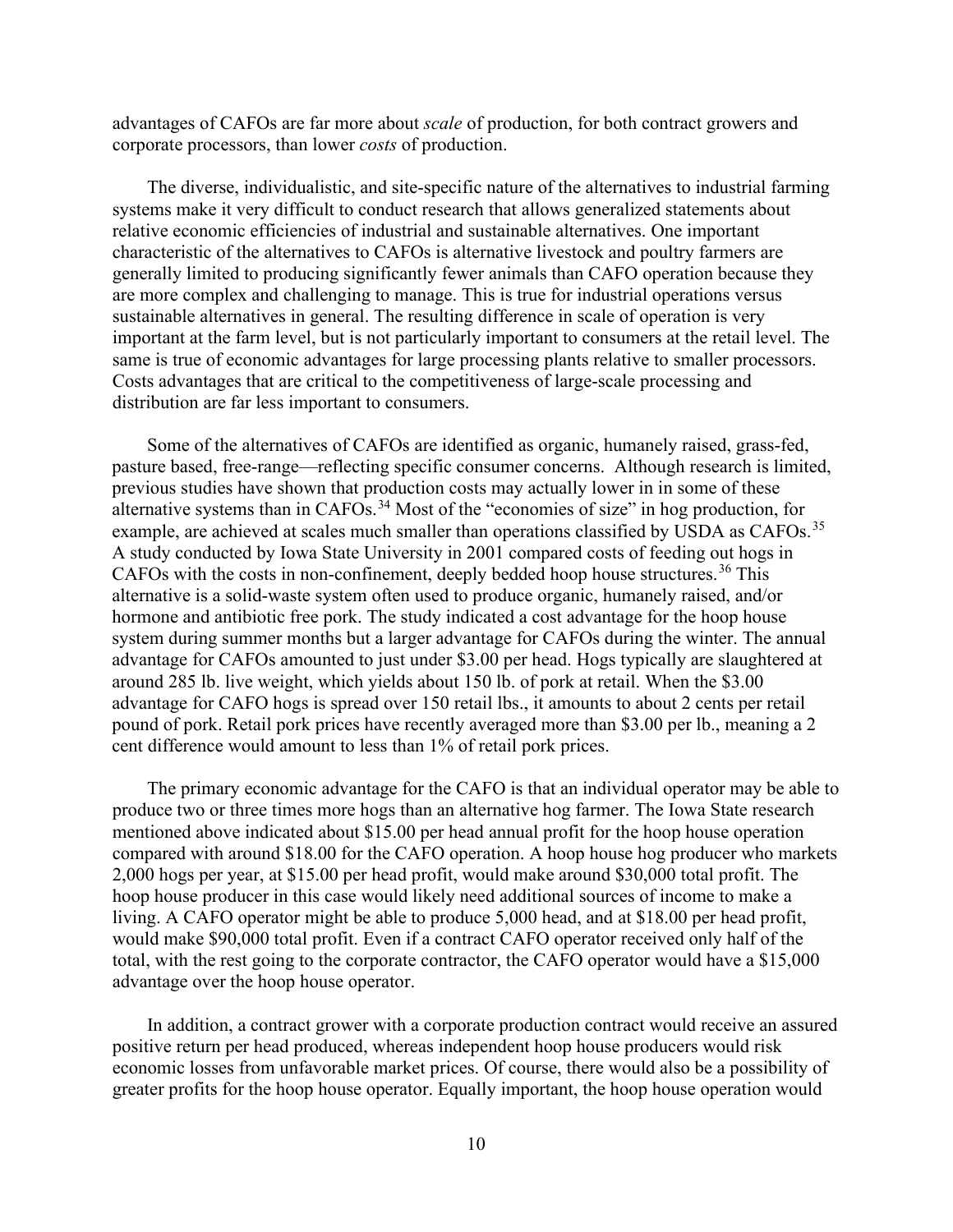require management skills that are not necessary for operators of CAFOs, who pretty much produce by following corporate management instructions. The important point for consumers is that even if the lower costs of production for CAFOs were passed on to consumers in terms of lower pork prices, the advantage for the CAFO operation would amount to less than 2 cents per retail pound, less than 1% of retail pork prices. Obviously production cost and prices in 2020 are different from those in the 2001 study. Even if the production cost advantages for CAFOs were twice as large today, the difference would hardly be noticed at retail, as retail prices are continually fluctuating up and down in response to changing market conditions.

The same is true of economic advantages for large processing operations. Their continuing defense and support of CAFOs is a result of their advantages to support larger-scale processing—not cost savings to be passed on to consumers. The economic efficiency of large processing plants depend on a steady supply of uniform animals or commodities to keep facilities running at optimal capacity. CAFOs serve this function much more effectively than a large number of independent producers who sell their animals at a variety of open markets. Again, it is difficult to find recent research on economies of scale in meat processing. Most of the new processing plants have been large scale, slaughtering and processing 10,000 to 20,000 hogs per day, and few mid-size and smaller size plants are in operation for comparison.

Based on available research, it's probably reasonable to assume around \$15.00 per head as an economic advantage for a large pork processing plant over smaller plants that would be needed to accommodate smaller hog producers producing for local or regional markets.<sup>[37](#page-13-17)</sup> When this \$15.00 cost advantage is spread over 140 retail pounds, it amounts to about 11 cents per pound, or a bit over 3% of retail prices, with average prices of pork at \$3.00 per lb. This \$15.00 per head advantage is mere pennies per pound for pork consumers but means \$75 million per year for a plant processing 5 million hogs per year.

Again, it is doubtful if much of this cost advantage is actually passed on to consumers. Even if the figures used in these two comparisons are off by 50% or more, the economic reality would remain virtually unchanged. CAFOs do not exist and processing plants are not large simply because the viable alternatives would result in higher prices for consumers. If consumers were given a clear choice, and understood the consequences of their choices, I believe most American consumers would willing pay a few pennies more to help mitigate the risk to public health, the environment, animal welfare, and quality of life in communities associated with CAFOs. The economic reality is that CAFOs exist because the current system of animal agriculture is more profitable for the agribusiness corporations—not because we can't afford the more resilient, regenerative, sustainable alternatives.

## Crisis and Opportunity for Change in Rural America

The agri-food systems disruptions resulting from the COVID-19 pandemic has revealed that neither farmers, food service workers, consumers, nor local governments have any degree of control over their local agri-food economies. Their economic well-being depends entirely on a few large corporations that have no legal responsibility other than to maximize profits for the benefit of their stockholders. The economic reality is that the agri-food system is being used by agribusiness corporations to turn rural communities into economic colonies.<sup>[38](#page-13-18)</sup> Nowhere is this phenomenon more evident than in traditional farming communities where large, corporately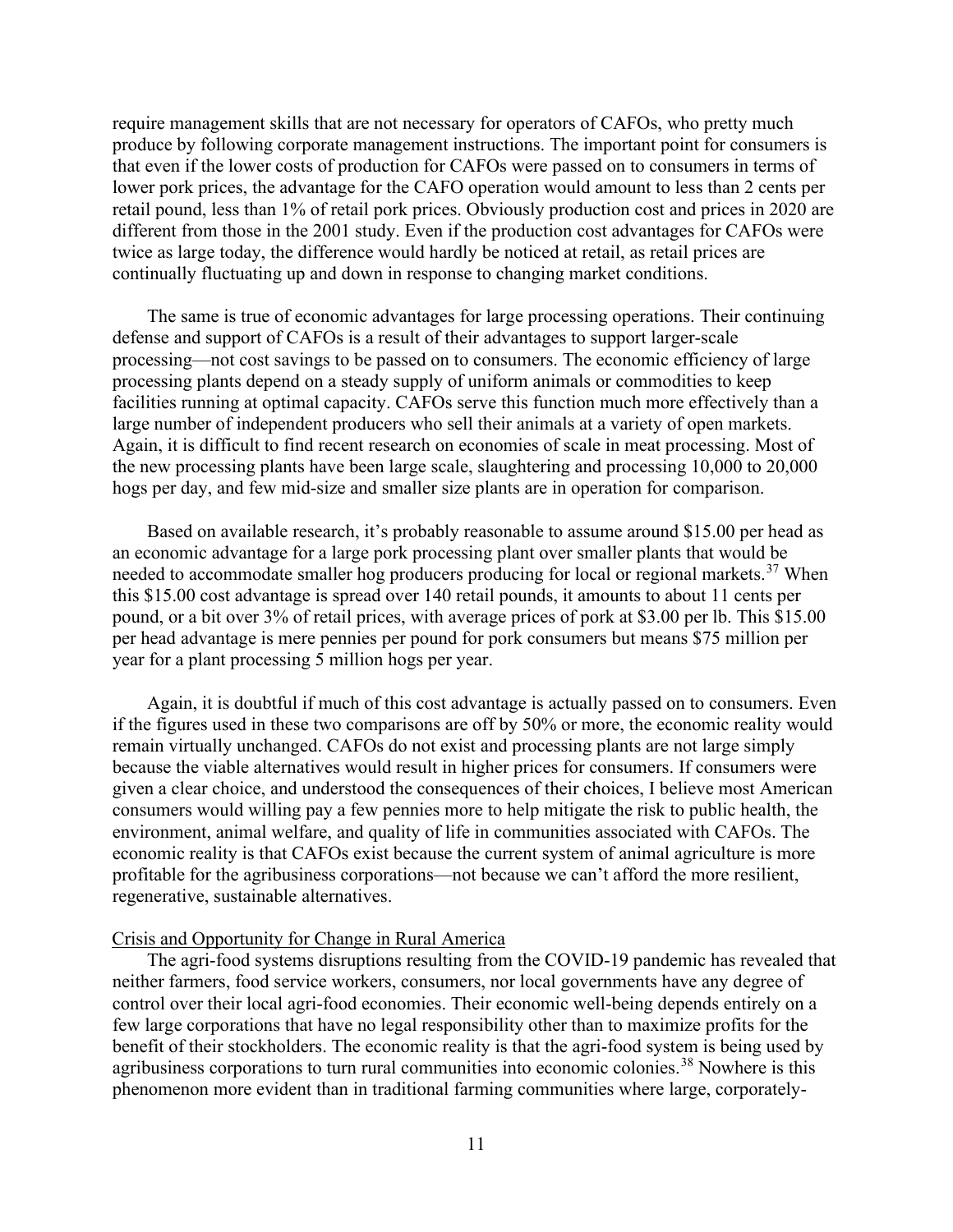controlled CAFOs or factory farms have displaced small, independent family farms. People in rural communities are led to believe they have no choice. However, the continued corporate domination of our agri-food system is neither necessary nor inevitable.

Times of crisis, like the COVID-19 pandemic, not only reveal vulnerabilities in the current systems but also present opportunities for fundamental change.<sup>[39](#page-13-19)</sup> Thus far, the farmers who provide alternatives to CAFOs have sold their products through growing market niches made up of consumers who share their concerns and their core values. Since these markets don't fit the industrial system of mass processing and distribution, the farmers have had to develop their own processing and distribution systems. They market to local customers by selling at farmers markets, CSAs, roadside stand, or perhaps through local grocery stores or restaurants. Some market collectively through local food hubs to local schools or other public institutions. These farmers have an opportunity to emerge from the COVID crisis even stronger as a consequence of the growth in consumer awareness of the risks inherent in the current industrial, global food system—and the availability of viable local alternatives.

Farmers who offer customers online options have reported consistent sharp increases in sales during the pandemic. Online grocery sales in general doubled when people were urged or ordered to stay at home to mitigate the pandemic. Some farmers also use online platforms to collaborate in providing a wide assortment of locally grown products for local restaurants, schools, hospitals, and other institutional buyers. Community or bio-regionally scaled processing facilities could allow local food systems to completely bypass the industrial food system. From an economic perspective, online food systems could function more efficiently than the industrial scale system created by Amazon.com. Economies of scale in developing and maintaining online marketing platforms are minimal, and distances between farms and consumers and other logistical complexity would be far less for local online food systems. The flaws revealed by the COVID-19 crisis could well provide the motivation to begin breaking the corporate stranglehold on rural communities by transitioning to new local and regional community-based food systems.

The transition from an industrial, global to a sustainable, local food system would be far easier if current federal and state funding of farm programs were shifted to share farmers' risks of transitioning to sustainable farming systems, instead of continuing to prop up the fundamentally flawed industrial system. Such changes have been proposed, and supported by several 2020 presidential candidates.<sup>40</sup> Several presidential candidates also have promised strict enforcement of antitrust laws to break the monopoly power of large agri-business corporations. A bill proposed in the U.S. Senate would place a moratorium on new CAFOs and phase out existing CAFOs by 2040.<sup>[41](#page-13-21)</sup> Quick implementation seems unlikely for any of these political actions. However, changes in food systems within local communities and bioregions need not wait for changes in federal or state farm and food policies.

We should continually remind ourselves that the current industrial agri-food system, while supported by government policies, was not created by government decree. It was created by voluntary changes in individual choices of farmers and consumers—one farmer and one consumer at a time. The current industrial food system was essentially created during a period of less than 50 years, primarily between the 1950s and 1990s. I lived through that transition; it happened quickly. I believe a new network of resilient, regenerative, community-based food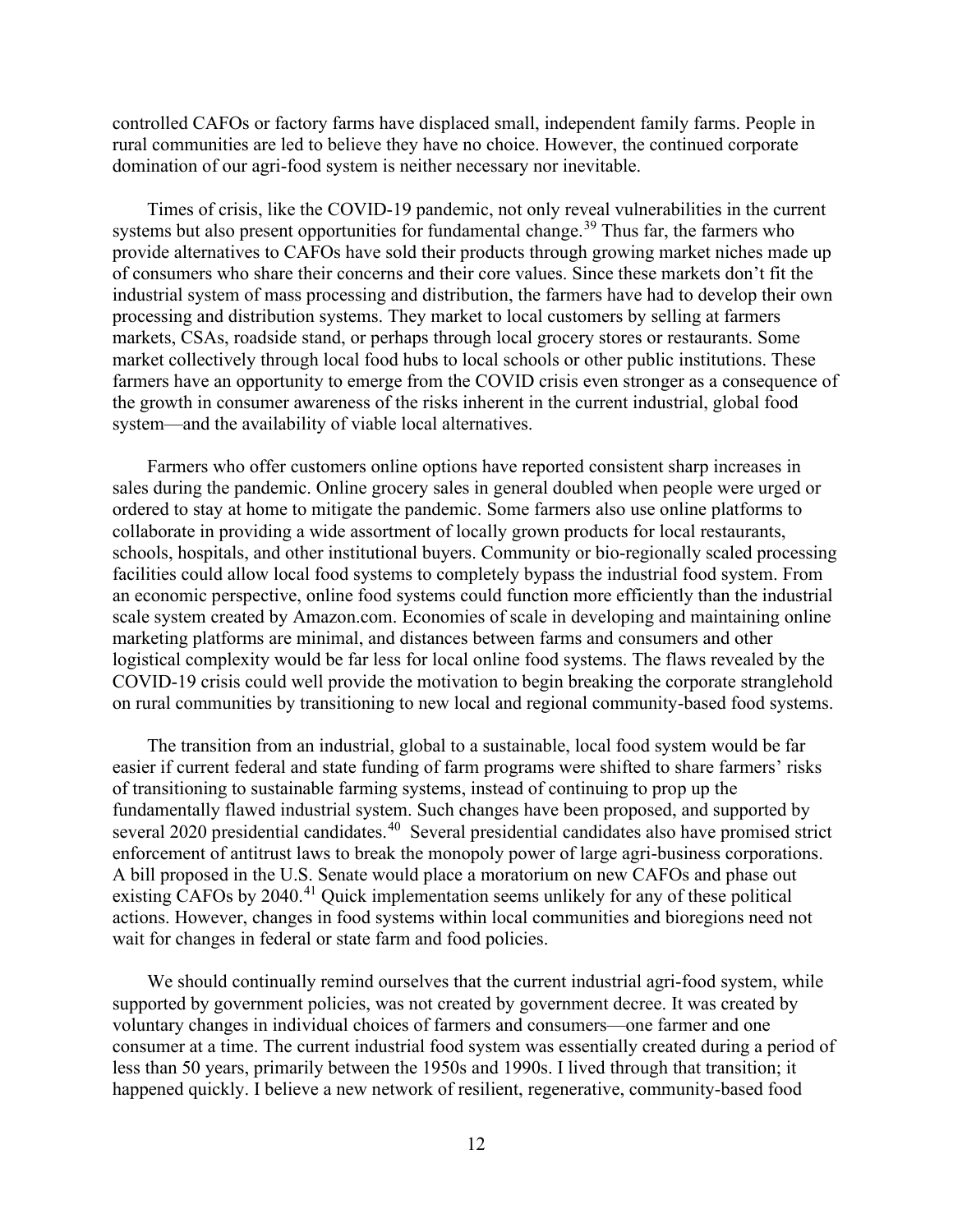systems can be recreated even more quickly—once people in general become aware of the necessity for fundamental, systemic change. Nowhere is this more urgently needed than in replacing CAFOs with a socially responsible and ecologically sustainable animal agriculture. Regardless, there is no better time than a crisis to seize the opportunity to create a new and better economic reality for farmers, consumers, rural communities, and the future of humanity.

End Notes:

<span id="page-12-4"></span><sup>5</sup> General Assembly of the United Nations, "Press Release—High Level Meeting on Antimicrobial Resistance," September 2016, <https://www.un.org/pga/71/2016/09/21/press-release-hl-meeting-on-antimicrobial-resistance/>

[graphics.aspx#foodsecure](https://www.ers.usda.gov/topics/food-nutrition-assistance/food-security-in-the-us/key-statistics-graphics.aspx#foodsecure) .

<span id="page-12-0"></span><sup>&</sup>lt;sup>1</sup> CAFO is also an official USDA designation given to a concentrated animal feeding operation that feeds 1,000 or more animal units, which is 1,0000 beef cattle, 2,500 hogs, 700 dairy cows, or 125,000 broiler chickens, confined in building or feed lots. https://www.nrcs.usda.gov/wps/portal/nrcs/main/national/plantsanimals/livestock/af

<span id="page-12-1"></span><sup>&</sup>lt;sup>2</sup> John Ikerd, Going Public with Concerns about CAFOs, Presentation Paper, University of Missouri, <http://faculty.missouri.edu/ikerdj/papers/PAYorkGoingPublicCAFOs.pdf>

<span id="page-12-2"></span><sup>&</sup>lt;sup>3</sup> Center for Disease Control and Prevention, Department of Health and Human Services, "Antibiotic Resistance" Threats in the U.S. – 2013,[" https://www.cdc.gov/drugresistance/threat-report-2013/pdf/ar-threats-2013-](https://www.cdc.gov/drugresistance/threat-report-2013/pdf/ar-threats-2013-508.pdf#page=6) [508.pdf#page=6](https://www.cdc.gov/drugresistance/threat-report-2013/pdf/ar-threats-2013-508.pdf#page=6)

<span id="page-12-3"></span><sup>&</sup>lt;sup>4</sup> World Health Organization, "Stop using antibiotics in healthy animals to prevent the spread of antibiotic resistance" *November, 2017,* <http://www.who.int/mediacentre/news/releases/2017/antibiotics-animals-effectiveness/en/>

<span id="page-12-5"></span><sup>6</sup> James Merchant and David Osterber, "The Explosion of CAFOs in Iowa and Its Impaction on Water Quality and Public Health," The Iowa Policy Project, 2018 <http://www.iowapolicyproject.org/2018docs/180125-CAFO.pdf>.

<span id="page-12-6"></span> $<sup>7</sup>$  American Public Health Association, Precautionary Moratorium on New Concentrated Animal Feeding</sup> Operations. [https://www.apha.org/policies-and-advocacy/public-health-policy-statements/policy-](https://www.apha.org/policies-and-advocacy/public-health-policy-statements/policy-database/2020/01/13/precautionary-moratorium-on-new-and-expanding-concentrated-animal-feeding-operations)

[database/2020/01/13/precautionary-moratorium-on-new-and-expanding-concentrated-animal-feeding-operations](https://www.apha.org/policies-and-advocacy/public-health-policy-statements/policy-database/2020/01/13/precautionary-moratorium-on-new-and-expanding-concentrated-animal-feeding-operations) .

<span id="page-12-7"></span><sup>8</sup> Johns Hopkins Center for Livable Futures, Survey: Majority Of Voters Surveyed Support Greater Oversight Of Industrial Animal Farms, Dec 10, 201[9 https://clf.jhsph.edu/about-us/news/news-2019/survey-majority-voters](https://clf.jhsph.edu/about-us/news/news-2019/survey-majority-voters-surveyed-support-greater-oversight-industrial-animal)[surveyed-support-greater-oversight-industrial-animal](https://clf.jhsph.edu/about-us/news/news-2019/survey-majority-voters-surveyed-support-greater-oversight-industrial-animal)

<span id="page-12-8"></span><sup>&</sup>lt;sup>9</sup> Food Inflation Calculator.<https://www.in2013dollars.com/Food/price-inflation/2000-to-2020?amount=20>.

<span id="page-12-9"></span><sup>&</sup>lt;sup>10</sup> Meat, Poultry, Fish, and Eggs Inflation Calculator[. https://www.in2013dollars.com/Meats,-poultry,-fish,-and](https://www.in2013dollars.com/Meats,-poultry,-fish,-and-eggs/price-inflation/2000-to-2020?amount=20)[eggs/price-inflation/2000-to-2020?amount=20](https://www.in2013dollars.com/Meats,-poultry,-fish,-and-eggs/price-inflation/2000-to-2020?amount=20)

<span id="page-12-10"></span><sup>&</sup>lt;sup>11</sup> National Farmers Union, Farmer's Share of Food Dollar Falls to All-time Low, April 2019, <https://nfu.org/2019/04/25/farmers-share-of-the-food-dollar-falls-to-all-time-low/>

<span id="page-12-11"></span><sup>&</sup>lt;sup>12</sup> John Ikerd, 2019, The Corporatization of Animal Agriculture, blog post, https://www.johnikerd.com/post/the-corporatization-of-animal-agriculture.

<span id="page-12-12"></span><sup>&</sup>lt;sup>13</sup> Purdue University Center for Commercial Agriculture, Did You Know How Important Trade is for the U[.](https://www.johnikerd.com/post/the-corporatization-of-animal-agriculture)S. Meat Industry? [https://ag.purdue.edu/commercialag/home/resource/2018/04/do-you-know-how-important-trade-is-for-the](https://ag.purdue.edu/commercialag/home/resource/2018/04/do-you-know-how-important-trade-is-for-the-u-s-meat-industry/)[u-s-meat-industry/](https://ag.purdue.edu/commercialag/home/resource/2018/04/do-you-know-how-important-trade-is-for-the-u-s-meat-industry/) .

<span id="page-12-13"></span><sup>&</sup>lt;sup>14</sup> CBS Documentary, "Hunger In America," 1968, *Https://Www.Youtube.Com/Watch?V=H94bq4jfmaa.* 

<span id="page-12-14"></span><sup>&</sup>lt;sup>15</sup> USDA, ERS, "Food Security in the U.S., Key Statistics," Updated Tuesday, October 11, 2016, [https://www.ers.usda.gov/topics/food-nutrition-assistance/food-security-in-the-us/key-statistics-](https://www.ers.usda.gov/topics/food-nutrition-assistance/food-security-in-the-us/key-statistics-graphics.aspx#foodsecure)

<span id="page-12-15"></span><sup>16</sup> John Commins, "Healthcare Spending At 20% Of Gdp? That's An Economy-Wide Problem," *Health Leaders*, September 19, 2018. [https://www.healthleadersmedia.com/finance/healthcare-spending-20-gdp-thats-economy](https://www.healthleadersmedia.com/finance/healthcare-spending-20-gdp-thats-economy-wide-problem)[wide-problem](https://www.healthleadersmedia.com/finance/healthcare-spending-20-gdp-thats-economy-wide-problem) .

<span id="page-12-16"></span><sup>&</sup>lt;sup>17</sup> Concern, Worldwide, "Where are the World's Hungriest Countries?" https://www.concern.org.uk/news/where-<br>are-worlds-hungriest-countries.

<span id="page-12-17"></span><sup>&</sup>lt;sup>18</sup> USDA, Economic Research Service, Livestock and Meat International Trade Data, <https://www.ers.usda.gov/data-products/livestock-and-meat-international-trade-data/> .

<span id="page-12-18"></span><sup>19</sup> Food and Agricultural Organization of the United Nations, *State of Food and Agriculture, 2014*, <http://www.fao.org/3/a-i4036e.pdf> .